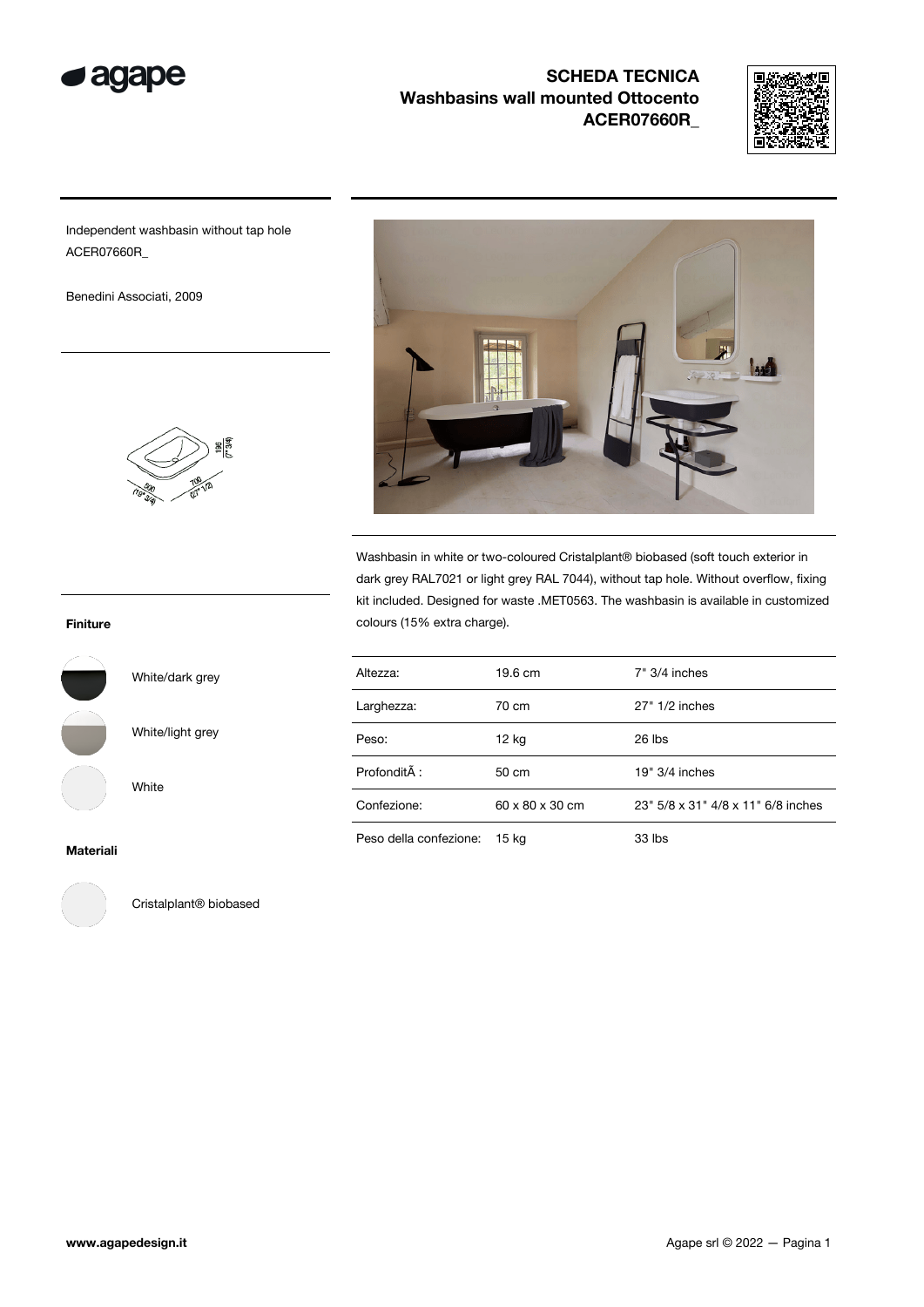



#### **Main dimensions**





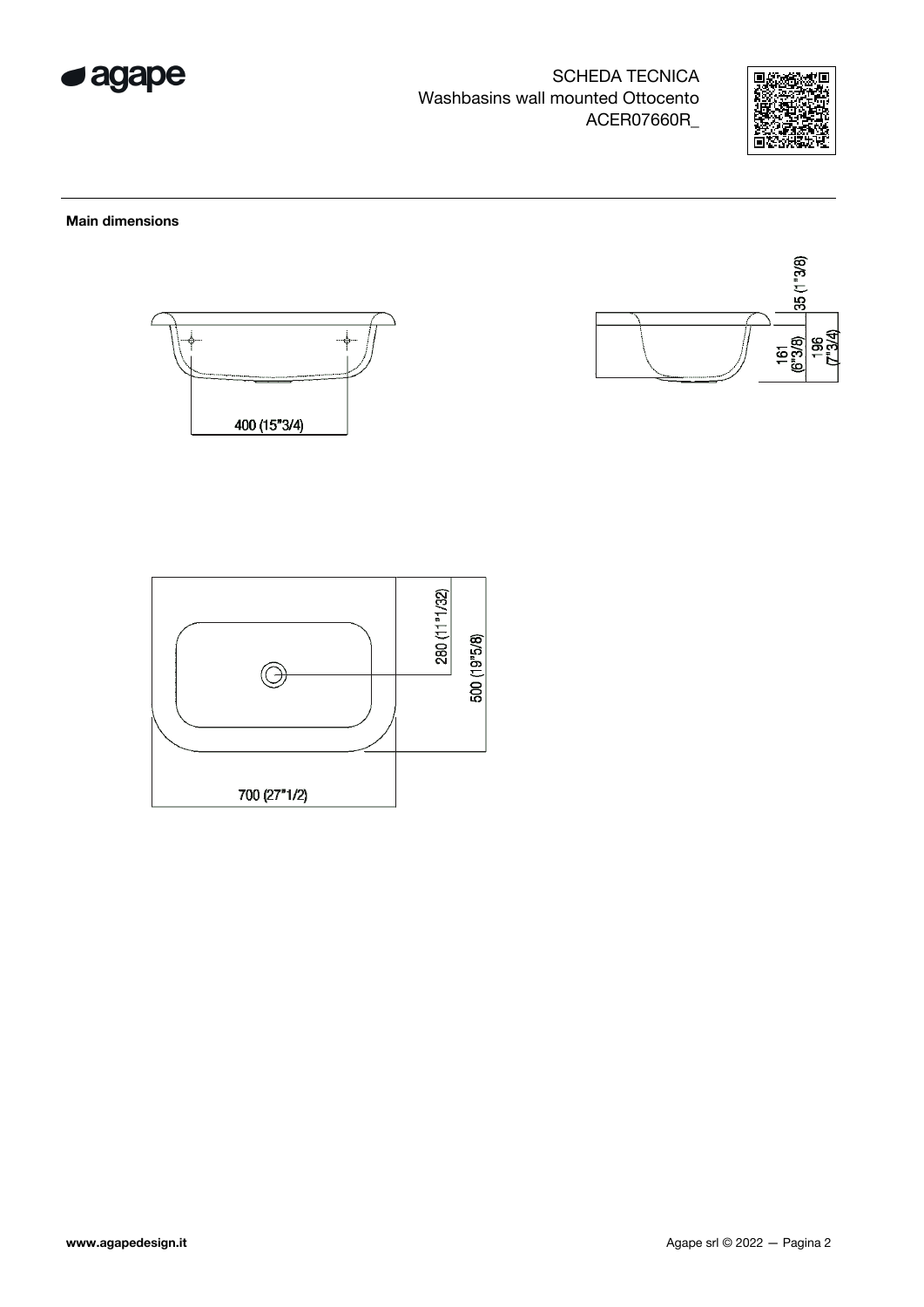



Installation notes



Scarico per sifone a bottiglia Drain for bottle trap

\*h.consigliata / advised h.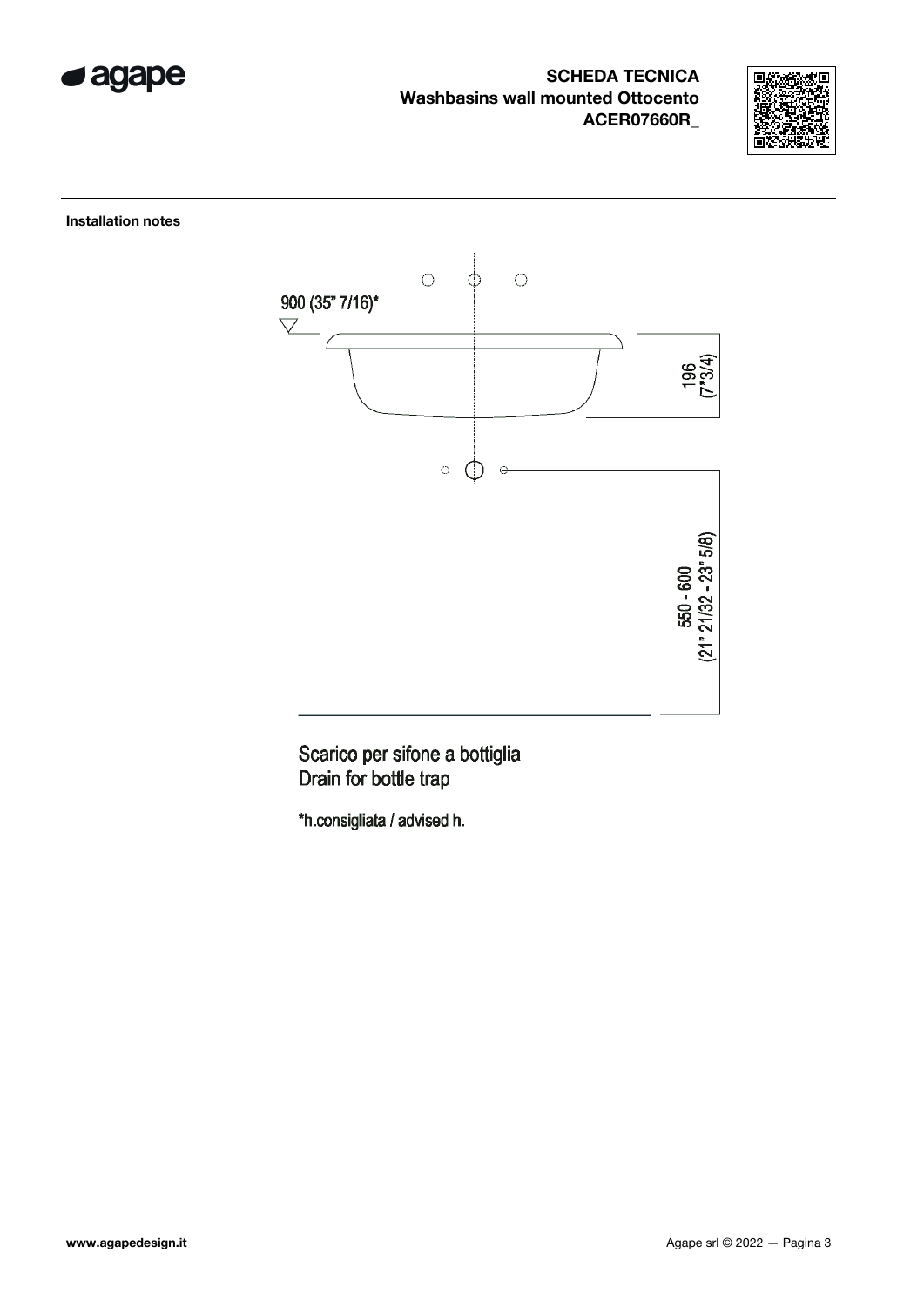



Installation notes



Scarico per sifone ad incasso Drain for concealed waste trap

\*h.consigliata / advised h.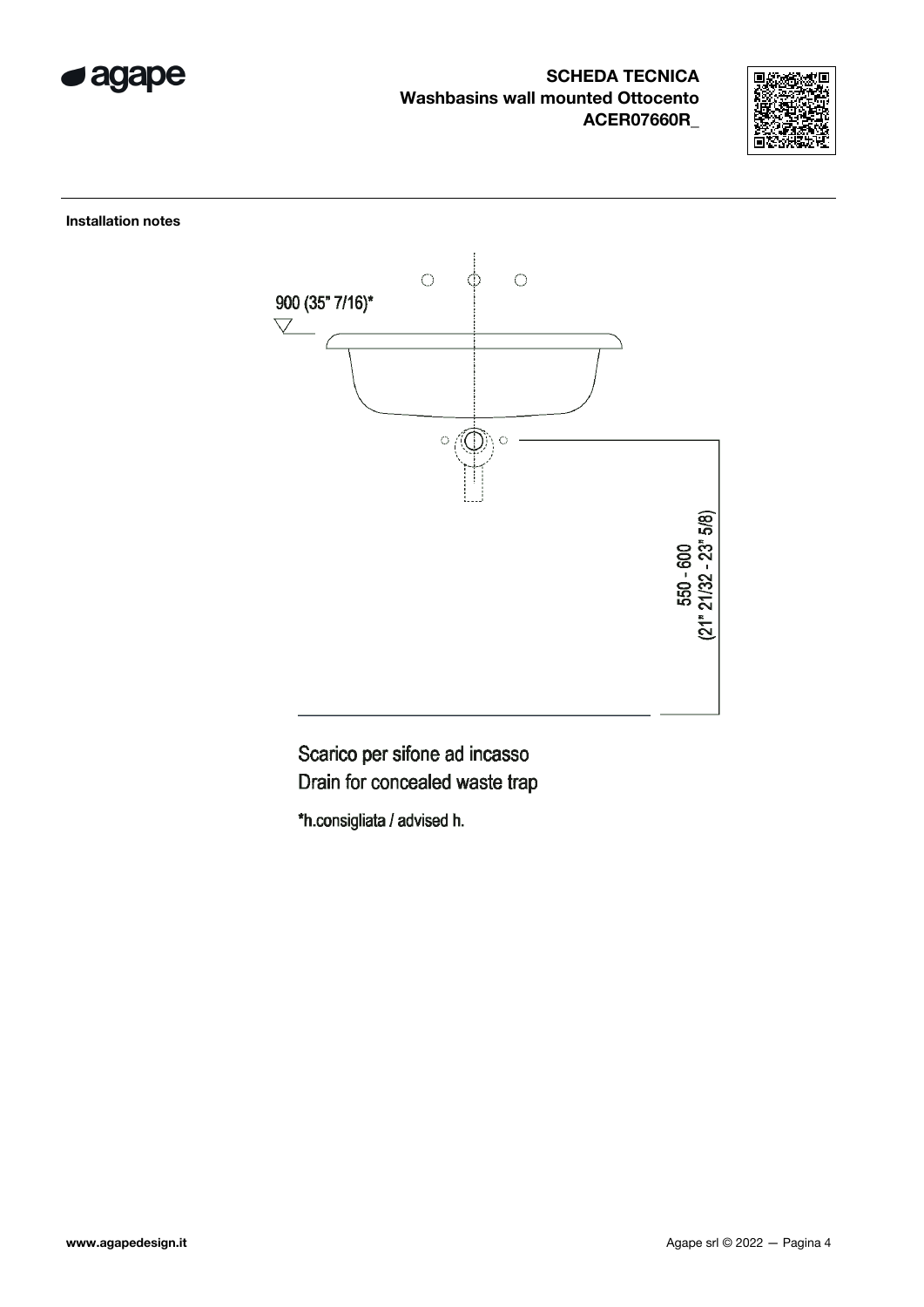



Installation notes



Scarico per sifone ad incasso e piletta con canotto fisso Drain for concealed waste trap with not adjustable pipe

\*h.consigliata / advised h.